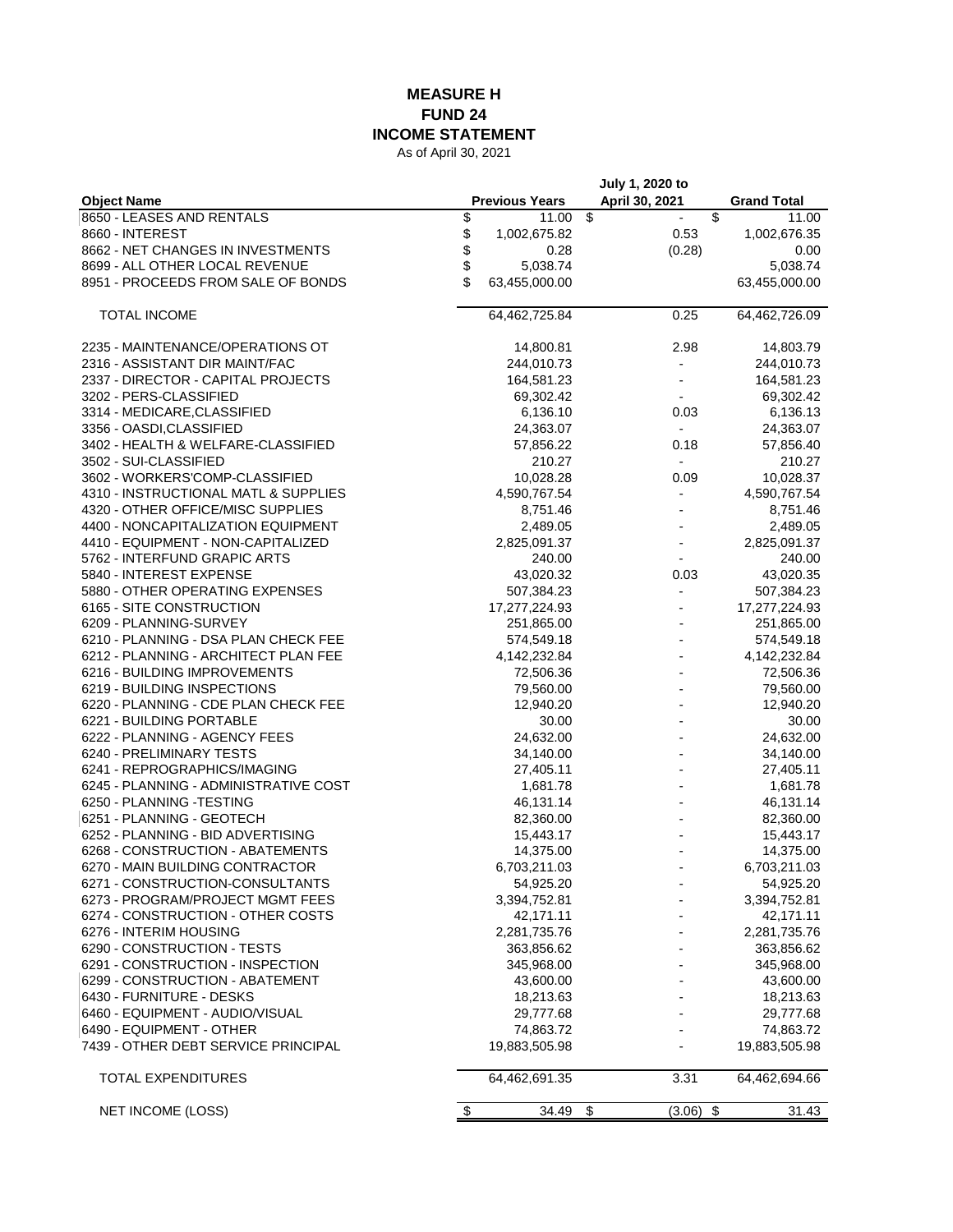## **BALANCE SHEET**

Year To Date for Month Ending April 30, 2021

| <b>ASSETS</b>                        |        |
|--------------------------------------|--------|
| CASH (9110)                          | 31.43  |
| FAIR VALUE ADJUSTED TO CASH (9111)   |        |
| ACCTS REC MANUAL (9205)              |        |
| DUE FROM OTHER FUNDS (9310)          |        |
| <b>TOTAL ASSETS</b>                  | 31.43  |
|                                      |        |
| <b>LIABILITIES</b>                   |        |
| ACCTS PAY MANUAL (9510)              |        |
| <b>ACCTS PAY AUTOMATIC (9519)</b>    |        |
| AUTO YEAR END PAYROLL ACCRUAL (9521) |        |
| DUE TO OTHER FUNDS (9610)            |        |
| <b>TOTAL LIABILITIES</b>             |        |
| <b>FUND BALANCE</b>                  |        |
| BEGINNING FUND BALANCE (9791)        | 34.49  |
| EXCESS REVENUE OVER EXPENDITURES     | (3.06) |
| <b>TOTAL FUND BALANCE</b>            | 31.43  |
| TOTAL LIABILITIES AND FUND BALANCE   | 31.43  |
|                                      |        |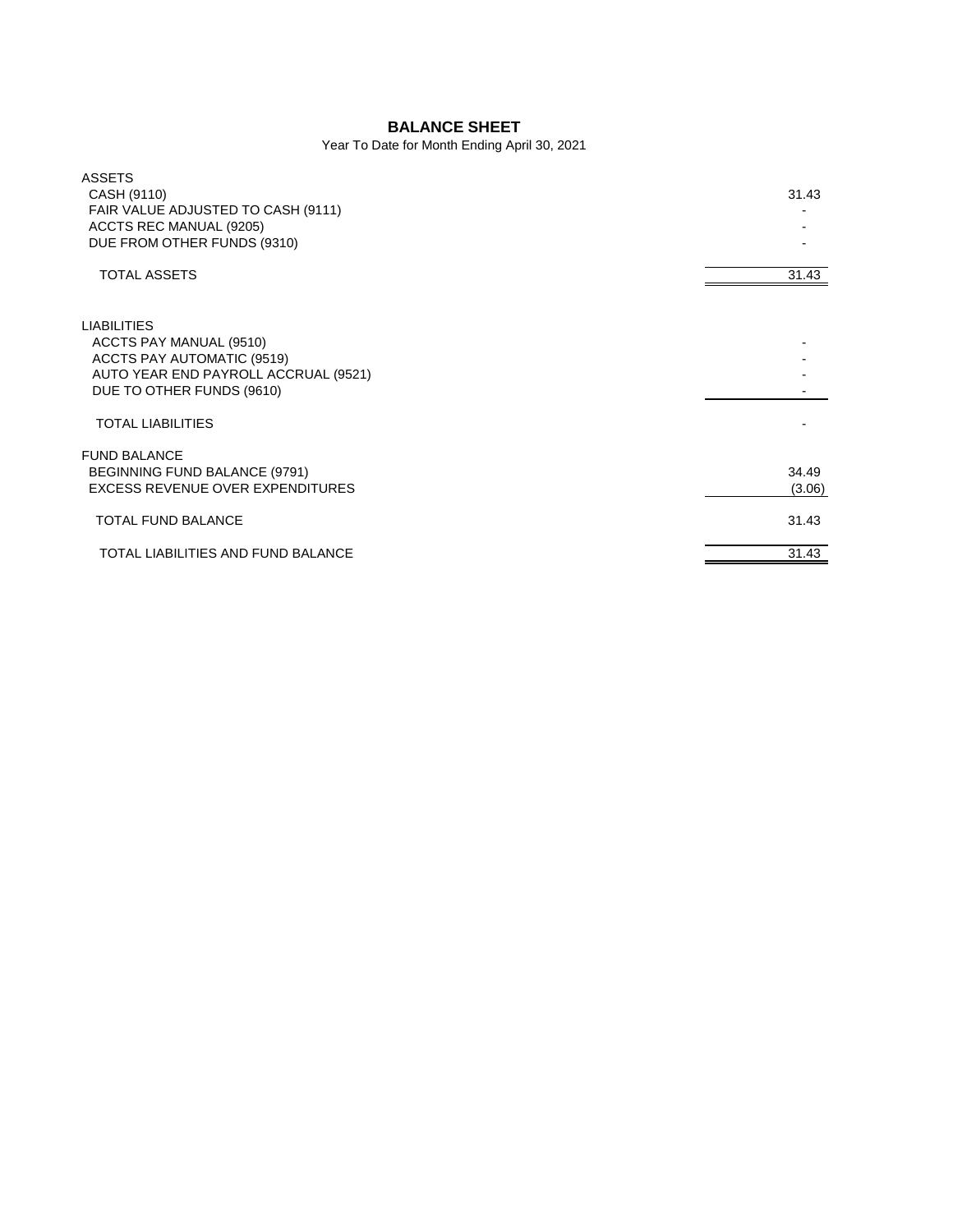## **GO BOND FUND 24 EXPENDITURE DETAIL BY SITE AS OF APRIL 30, 2021**

|             |                 |                                                |                       | July 1, 2020 to |                    |
|-------------|-----------------|------------------------------------------------|-----------------------|-----------------|--------------------|
| <u>Site</u> |                 | Vendor                                         | <b>Previous Years</b> | April 30, 2021  | <b>Grand Total</b> |
| 000         | <b>DISTRICT</b> | 2012 CERT OF PARTICIPATION                     | 19,883,505.98         |                 | 19,883,505.98      |
|             |                 | <b>ADMIN FEE</b>                               | 72,074.69             | 0.03            | 72,074.72          |
|             |                 | C2 IMAGING<br><b>CONTINGENCY</b>               |                       |                 | 3,650.00           |
|             |                 | <b>CUMMING CONSTRUCTION MANAGEMENT INC</b>     | 3,650.00              |                 | 145.00             |
|             |                 |                                                | 145.00                |                 |                    |
|             |                 | <b>GOVERNMENT FINANCIAL STRAT</b>              | 28,125.00             |                 | 28,125.00          |
|             |                 | <b>IPREO</b>                                   | 1,425.00              |                 | 1,425.00           |
|             |                 | MOODY'S INVESTORS SERV                         | 28,000.00             |                 | 28,000.00          |
|             |                 | <b>P2S ENGINEERING INC</b>                     |                       |                 |                    |
|             |                 | PAYROLL                                        |                       |                 |                    |
|             |                 | <b>SOURCE MEDIA</b>                            | 500.00                |                 | 500.00             |
|             |                 | STRADLING YOCCA CARLSON&RAUTH                  | 46,500.00             |                 | 46,500.00          |
|             |                 | TRFR INTEREST EXP TO INCOME                    | (29,054.37)           |                 | (29,054.37)        |
|             |                 | UNDERWRITERS DISCOUNT                          | 397,384.23            |                 | 397,384.23         |
|             |                 | <b>US BANK</b>                                 | 1,800.00              |                 | 1,800.00           |
| 020         | ANAHEIM         | <b>CULVER NEWLIN</b>                           | 858,007.18            |                 | 858,007.18         |
|             |                 | <b>WENGER CORP</b>                             | 12,511.59             |                 | 12,511.59          |
| 021         | WESTERN         | <b>CULVER NEWLIN</b>                           | 560,251.19            |                 | 560,251.19         |
|             |                 | DIVISION OF THE STATE ARCHITECT                |                       |                 |                    |
|             |                 | NB CONSULTING ENGINEERS INC                    | 26,900.00             |                 | 26,900.00          |
|             |                 |                                                |                       |                 |                    |
| 022         | <b>MAGNOLIA</b> | CALIF. DEPT. OF TAX AND FEE ADMINISTRATION     | 21.31                 |                 | 21.31              |
|             |                 | <b>CULVER NEWLIN</b>                           | 258,998.09            |                 | 258,998.09         |
|             |                 | CUMMING CONSTRUCTION MANAGEMENT INC            | 4,285.00              |                 | 4,285.00           |
|             |                 | <b>JOHNSON FAVARO</b>                          | 31,680.00             |                 | 31,680.00          |
|             |                 |                                                |                       |                 |                    |
| 023         | SAVANNA         | <b>CITY OF ANAHEIM</b>                         | 15,250.00             |                 | 15,250.00          |
|             |                 | <b>CRISP IMAGING</b>                           | 1,885.44              |                 | 1,885.44           |
|             |                 | <b>CULVER NEWLIN</b>                           | 469,783.13            |                 | 469,783.13         |
|             |                 | DIVISION OF THE STATE ARCHITECT                | 146,800.00            |                 | 146,800.00         |
|             |                 | DOUGHERTY DOUGHERTY ARCHITECTS LLP             | 705,733.78            |                 | 705,733.78         |
|             |                 | <b>ENCORP</b>                                  | 444.50                |                 | 444.50             |
|             |                 | ERICKSON HALL CONSTRUCTION CO                  | 4,834,078.67          |                 | 4,834,078.67       |
|             |                 | FIRE SPRINKLER INPSECTIONS INC                 | 700.00                |                 | 700.00             |
|             |                 | KNOWLAND CONSTRUCTION SERVICES LLC             | 49,851.50             |                 | 49,851.50          |
|             |                 | MIKE ELAM CONSTRUCTION                         | 2,280.00              |                 | 2,280.00           |
|             |                 | NB CONSULTING ENGINEERS INC                    | 48,840.00             |                 | 48,840.00          |
|             |                 | ORANGE COUNTY NEWS                             |                       |                 | 370.50             |
|             |                 | ORANGE COUNTY REGISTER                         | 370.50                |                 |                    |
|             |                 |                                                | 2,675.52              |                 | 2,675.52           |
|             |                 | PERKINS EASTMAN ARCHITECTS DCP                 | 210,001.74            |                 | 210,001.74         |
|             |                 | STATE WATER RESOURCE BOARD                     | 568.00                |                 | 568.00             |
|             |                 | <b>TWINING CONSULTING</b>                      | 27,321.25             |                 | 27,321.25          |
|             |                 | UTIL LOCATE                                    | 25,500.00             |                 | 25,500.00          |
|             |                 | VITAL INSPECTION SERVICES INC                  | 48,357.00             |                 | 48,357.00          |
| 024         | LOARA           | ANIXTER                                        | 4,414.22              |                 | 4,414.22           |
|             |                 | <b>CULVER NEWLIN</b>                           | 642,365.16            |                 | 642,365.16         |
|             |                 | GIANNELLI ELECTRIC INC.                        | 7,279.00              |                 | 7,279.00           |
|             |                 | KNOWLAND CONSTRUCTION SERVICES LLC             | 16,001.00             |                 | 16,001.00          |
|             |                 | MIKE ELAM CONSTRUCTION                         | 4,005.00              |                 | 4,005.00           |
|             |                 | NB CONSULTING ENGINEERS INC                    | 24,950.00             |                 | 24,950.00          |
|             |                 |                                                |                       |                 |                    |
|             |                 | ORANGE COUNTY NEWS                             | 533.00                |                 | 533.00             |
|             |                 | PAYROLL                                        | 1,073.56              |                 | 1,073.56           |
|             |                 | <b>RED HAWK SERVICES</b>                       | 440,042.75            |                 | 440,042.75         |
|             |                 | <b>SCHORR METALS INC</b><br><b>WENGER CORP</b> | 323.25                |                 | 323.25             |
|             |                 |                                                | 55,247.58             |                 | 55,247.58          |
| 025         | KATELLA         | <b>CRISP IMAGING</b>                           | 3,669.69              |                 | 3,669.69           |
|             |                 | CALIFORNIA DEPARTMENT OF EDUC.                 | 7,970.20              |                 | 7,970.20           |
|             |                 | <b>CULVER NEWLIN</b>                           | 688,205.37            |                 | 688,205.37         |
|             |                 | CUMMING CONSTRUCTION MANAGEMENT INC            | 608,742.50            |                 | 608,742.50         |
|             |                 | DIVISION OF THE STATE ARCHITECT                | 48,656.95             |                 | 48,656.95          |
|             |                 | <b>GHATAODE BANNON ARCHITECTS</b>              | 247,390.23            |                 | 247,390.23         |
|             |                 | <b>GROUP DELTA CONSULTANTS INC</b>             | 130,688.01            |                 | 130,688.01         |
|             |                 | <b>INSPECTION RESOURCES</b>                    | 17,480.00             |                 | 17,480.00          |
|             |                 | JM AND J CONTRACTORS                           | 23,675.00             |                 | 23,675.00          |
|             |                 | PINNER CONSTRUCTION CO INC                     |                       |                 |                    |
|             |                 | <b>SWRCB</b>                                   | 4,818,902.62          |                 | 4,818,902.62       |
|             |                 |                                                | 659.00                |                 | 659.00             |
|             |                 | <b>VERNES PLUMBING INC</b>                     | 8,345.00              |                 | 8,345.00           |
|             |                 | VITAL INSPECTION SERVICES INC                  | 146,110.00            |                 | 146,110.00         |
|             |                 | <b>WESTGROUP DESIGNS</b>                       | 272,906.76            |                 | 272,906.76         |
|             |                 | <b>WENGER CORP</b>                             | 5,131.42              |                 | 5,131.42           |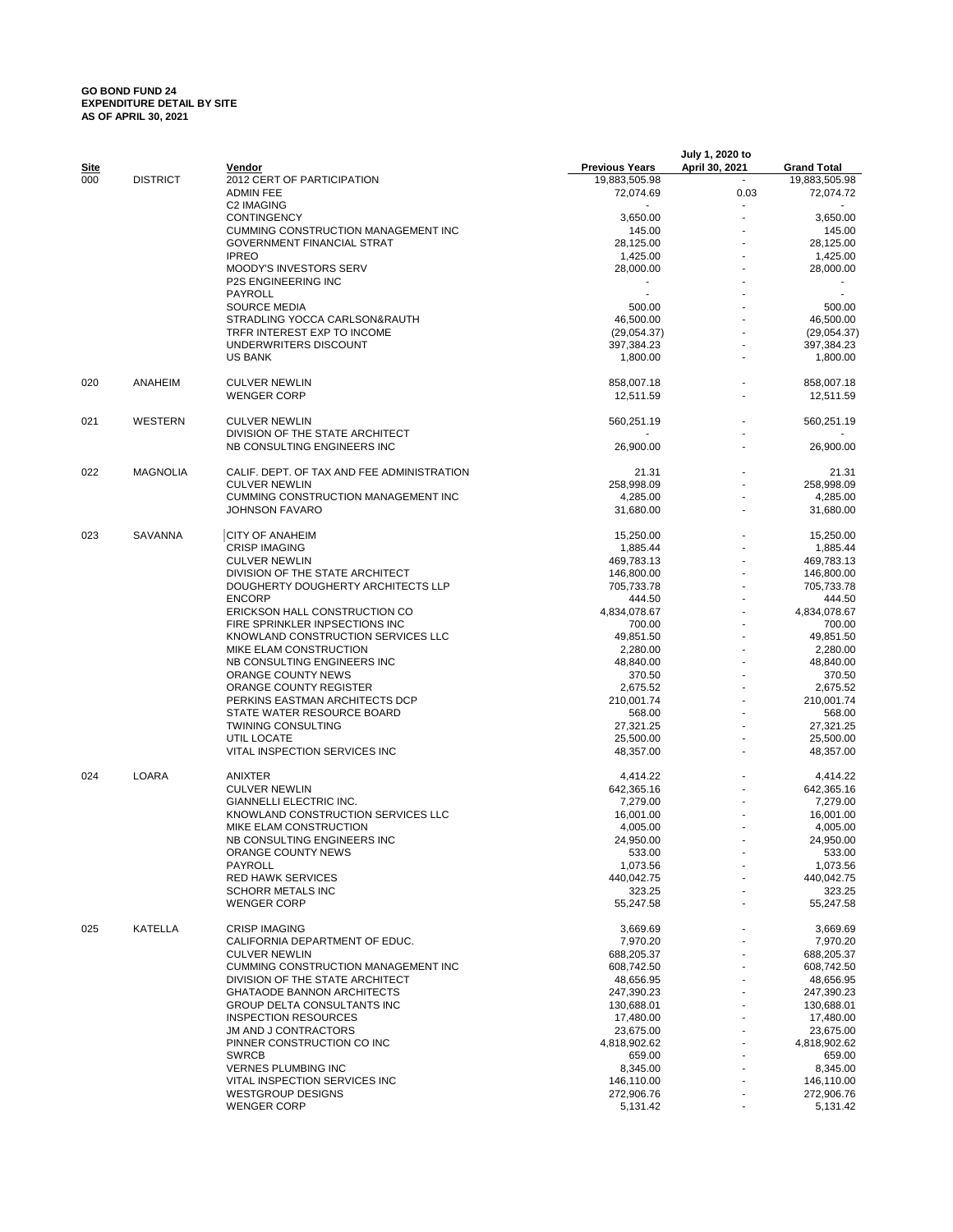| 027 | <b>KENNEDY</b>    | AMERICAN FENCE COMPANY INC<br><b>BALFOUR BEATTY CONSTRUCTION LLC</b> | 1,698.16<br>2,955,621.50 |      | 1,698.16<br>2,955,621.50 |
|-----|-------------------|----------------------------------------------------------------------|--------------------------|------|--------------------------|
|     |                   | CITY OF LA PALMA                                                     | 2,000.00                 |      | 2,000.00                 |
|     |                   | <b>CRISP IMAGING</b>                                                 | 3,581.54                 |      | 3,581.54                 |
|     |                   | <b>CULVER NEWLIN</b>                                                 | 594,181.10               |      | 594,181.10               |
|     |                   | CUMMING CONSTRUCTION MANAGEMENT INC                                  | 164,342.50               |      | 164,342.50               |
|     |                   | DIVISION OF THE STATE ARCHITECT                                      | 60,300.00                |      | 60,300.00                |
|     |                   | <b>INSPECTION RESOURCES</b>                                          | 8,270.00                 |      | 8,270.00                 |
|     |                   | JHM SUPPLY INC.                                                      | 1,566.84                 |      | 1,566.84                 |
|     |                   | KNOWLAND CONSTRUCTION SERVICES LLC                                   | 26,130.00                |      | 26,130.00                |
|     |                   | NB CONSULTING ENGINEERS INC                                          | 40,790.00                |      | 40,790.00                |
|     |                   | ORANGE COUNTY NEWS                                                   | 218.87                   |      | 218.87                   |
|     |                   | <b>PAYROLL</b>                                                       | 11,072.19                | 3.28 | 11,075.47                |
|     |                   | RUHNAU RUHNAU CLARKE                                                 | 286,567.41               |      | 286,567.41               |
|     |                   | STATE WATER RESOURCE BOARD                                           | 610.00                   |      | 610.00                   |
|     |                   | <b>TWINING CONSULTING</b>                                            | 42,886.75                |      | 42,886.75                |
|     |                   | <b>VERSA PRODUCTS INC</b>                                            | 18,114.26                |      | 18,114.26                |
| 028 | <b>CYPRESS</b>    | <b>AUHSD - GRAPHIC ARTS</b>                                          | 240.00                   |      | 240.00                   |
|     |                   | BALFOUR BEATTY CONSTRUCTION LLC                                      | 6,044,655.50             |      | 6,044,655.50             |
|     |                   | CALIFORNIA DEPARTMENT OF EDUC.                                       | 4,970.00                 |      | 4,970.00                 |
|     |                   | <b>CRISP IMAGING</b>                                                 | 5,762.01                 |      | 5,762.01                 |
|     |                   | <b>CULVER NEWLIN</b>                                                 | 658,495.12               |      | 658,495.12               |
|     |                   | CUMMING CONSTRUCTION MANAGEMENT INC                                  | 521,320.00               |      | 521,320.00               |
|     |                   | DIVISION OF THE STATE ARCHITECT                                      | 68,550.00                |      | 68,550.00                |
|     |                   | <b>ENCORP</b>                                                        | 18,381.00                |      | 18,381.00                |
|     |                   | ENVIRONMENTAL REMEDIATION CONTRACTORS INC.                           | 42,700.00                |      | 42,700.00                |
|     |                   | ICS SERVICE CO.                                                      | 2,606.50                 |      | 2,606.50                 |
|     |                   | KNOWLAND CONSTRUCTION SERVICES LLC                                   | 76,433.00                |      | 76,433.00                |
|     |                   | KOURY ENGINEERING AND TESTING INC                                    | 33,440.00                |      | 33,440.00                |
|     |                   | NB CONSULTING ENGINEERS INC                                          | 34,850.00                |      | 34,850.00                |
|     |                   | OC HEALTH CARE                                                       | 382.00                   |      | 382.00                   |
|     |                   | ORANGE COUNTY NEWS                                                   | 218.88                   |      | 218.88                   |
|     |                   | <b>P2S ENGINEERING INC</b>                                           | 13,996.50                |      | 13,996.50                |
|     |                   | <b>PAYROLL</b>                                                       | 464.32                   |      | 464.32                   |
|     |                   | <b>RMA GROUP</b>                                                     | 15,559.00                |      | 15,559.00                |
|     |                   | RUHNAU RUHNAU CLARKE                                                 | 438,300.49               |      | 438,300.49               |
|     |                   | SOUTHERN CALIFORNIA EDISON                                           | 2,634.06                 |      | 2,634.06                 |
|     |                   | STATE WATER RESOURCES CONTROL BOARD                                  | 652.00                   |      | 652.00                   |
|     |                   | <b>TWINING CONSULTING</b>                                            | 149,632.50               |      | 149,632.50               |
|     |                   |                                                                      |                          |      |                          |
| 031 | <b>BROOKHURST</b> | ANIXTER                                                              | 4,414.22                 |      | 4,414.22                 |
|     |                   | C S LEGACY CONSTRUCTION INC                                          | 718,507.00               |      | 718,507.00               |
|     |                   | <b>CRISP IMAGING</b>                                                 | 81.78                    |      | 81.78                    |
|     |                   | <b>CULVER NEWLIN</b>                                                 | 322,957.80               |      | 322,957.80               |
|     |                   | GIANNELLI ELECTRIC INC.                                              | 4,959.00                 |      | 4,959.00                 |
|     |                   | MIKE ELAM CONSTRUCTION                                               | 2,485.00                 |      | 2,485.00                 |
|     |                   | NEW HORIZONS CONTRACTING                                             | 900.00                   |      | 900.00                   |
|     |                   | ORANGE COUNTY NEWS                                                   | 460.00                   |      | 460.00                   |
|     |                   | <b>SCHORR METALS INC</b>                                             | 323.25                   |      | 323.25                   |
|     |                   | <b>STEELCRAFT</b>                                                    | 1,709.20                 |      | 1,709.20                 |
|     |                   | <b>TWINING CONSULTING</b>                                            | 1,534.00                 |      | 1,534.00                 |
|     |                   | <b>UNITED PAVING</b>                                                 | 135,702.00               |      | 135,702.00               |
|     |                   | VITAL INSPECTION SERVICES INC                                        | 52,488.00                |      | 52,488.00                |
| 032 | ORANGEVIEW        | <b>CULVER NEWLIN</b>                                                 | 247,523.39               |      | 247,523.39               |
|     |                   |                                                                      |                          |      |                          |
| 034 | WALKER            | <b>CULVER NEWLIN</b>                                                 | 130,572.45               |      | 130,572.45               |
|     |                   | CUMMING CONSTRUCTION MANAGEMENT INC<br><b>WENGER CORP</b>            | 1,050.00<br>3,712.32     |      | 1,050.00<br>3,712.32     |
|     |                   |                                                                      |                          |      |                          |
| 035 | <b>DALE</b>       | AMERICAN FENCE COMPANY INC                                           | 2,173.90                 |      | 2,173.90                 |
|     |                   | <b>CRISP IMAGING</b>                                                 | 4,320.02                 |      | 4,320.02                 |
|     |                   | CITY OF ANAHEIM                                                      | 10,150.10                |      | 10,150.10                |
|     |                   | <b>CRISP IMAGING</b>                                                 | 459.72                   |      | 459.72                   |
|     |                   | <b>CUCAMONGA SCHOOL DISTRICT</b>                                     | 3.00                     |      | 3.00                     |
|     |                   | <b>CULVER NEWLIN</b>                                                 | 131,688.94               |      | 131,688.94               |
|     |                   | CUMMING CONSTRUCTION MANAGEMENT INC                                  | 381,012.50               |      | 381,012.50               |
|     |                   | DIVISION OF THE STATE ARCHITECT                                      | 233,933.84               |      | 233,933.84               |
|     |                   | <b>ENCORP</b>                                                        | 15,745.00                |      | 15,745.00                |
|     |                   | <b>GHATAODE BANNON ARCHITECTS</b>                                    | 1,385,242.30             |      | 1,385,242.30             |
|     |                   | <b>GLENDALE USD</b>                                                  | 27.00                    |      | 27.00                    |
|     |                   | <b>INSPECTION RESOURCES</b>                                          | 34,675.00                |      | 34,675.00                |
|     |                   | KNOWLAND CONSTRUCTION SERVICES LLC                                   | 109,914.00               |      | 109,914.00               |
|     |                   | NB CONSULTING ENGINEERS INC                                          | 15,900.00                |      | 15,900.00                |
|     |                   | OCEANSTATE DEVELOPMENT INC.                                          | 194,350.00               |      | 194,350.00               |
|     |                   | ORANGE COUNTY NEWS                                                   | 1,452.50                 |      | 1,452.50                 |
|     |                   | ORANGE COUNTY REGISTER                                               |                          |      |                          |
|     |                   |                                                                      | 3,574.44                 |      | 3,574.44                 |
|     |                   | PARADISE CONSTRUCTION AND CONTRACT MANANGEMENT INC                   | 1,946,897.89             |      | 1,946,897.89             |
|     |                   | PAYROLL                                                              | 1,505.33                 |      | 1,505.33                 |
|     |                   | <b>RMA GROUP</b>                                                     | 28,904.50                |      | 28,904.50                |
|     |                   | US AIR CONDITIONING DISTRIBUTORS                                     | 4,746.02                 |      | 4,746.02                 |
|     |                   | VITAL INSPECTION SERVICES INC                                        | 3,159.00                 |      | 3,159.00                 |